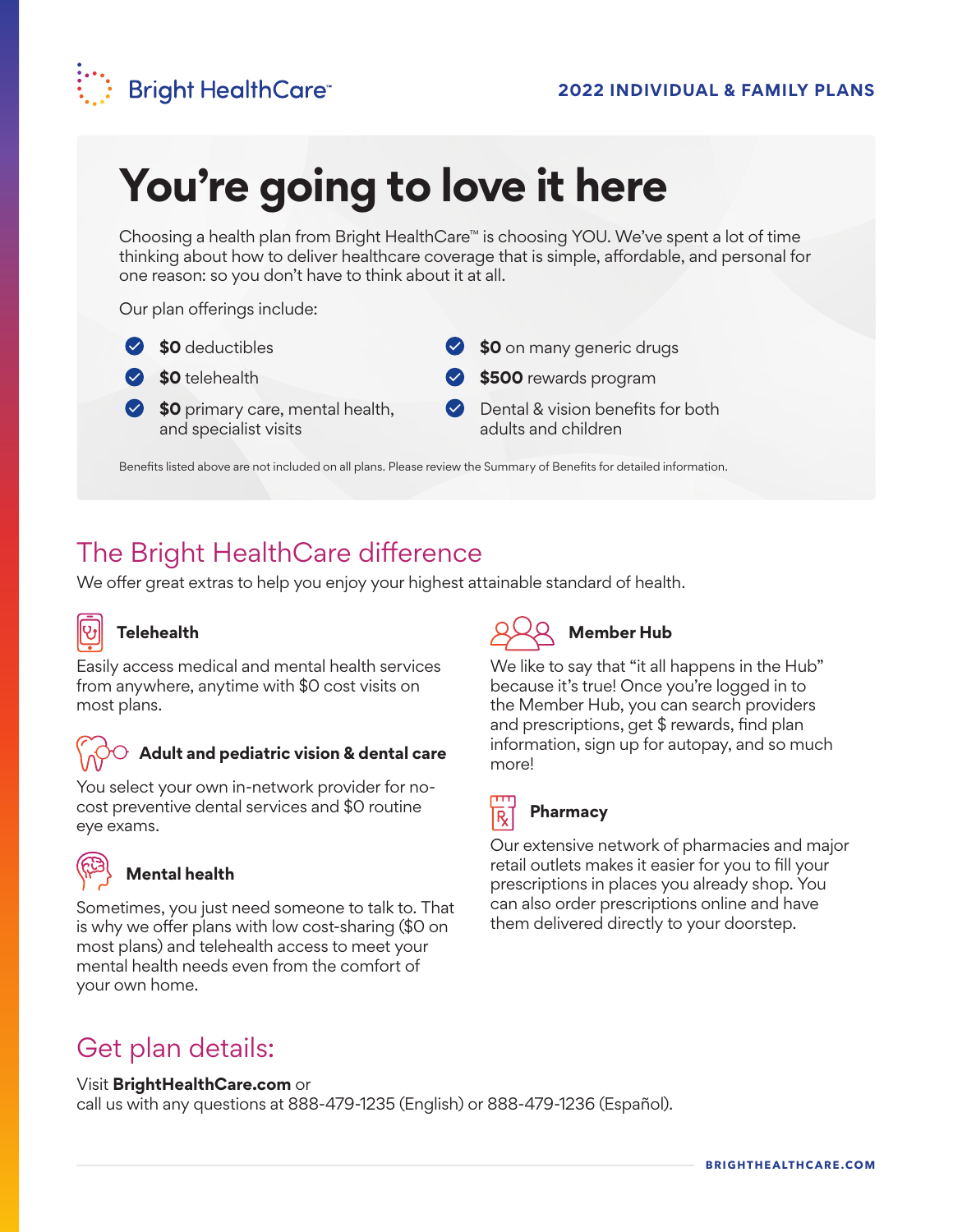### **Your Bright HealthCare plan includes these essential services, and more:**

- Ambulatory patient services
- Emergency services
- Hospitalization
- Pregnancy, maternity, and newborn care
- Mental health and substance use disorder services
- Prescription drugs
- Rehabilitative and habilitative services and devices
- Laboratory services
- Preventive and wellness services
- Pediatric services, including oral and vision care

## The power of partnership

We believe that healthcare works better as a relationship. This is why we collaborate closely with our care partners—carefully selected networks of doctors, clinics, and hospitals designed to put the focus back on the doctor/patient relationship. We work together to bring our members the best possible care at the best possible value.



## Earn up to \$500 with the Bright HealthCare Rewards program

Getting started is easy. Earn cash rewards right away by taking simple actions such as:

- Sign up for rewards within your Member Hub account = **Earn \$25**
- Complete a short health survey = **Earn \$50**
- Select your primary care provider (PCP) = **Earn \$50**
- **+ More!** Log in to the Member Hub to see all rewards opportunities available.

Throughout the year, you'll receive opportunities to earn up to a total of \$500 on your reloadable prepaid Visa card. **Sign up in the Member Hub and start earning.**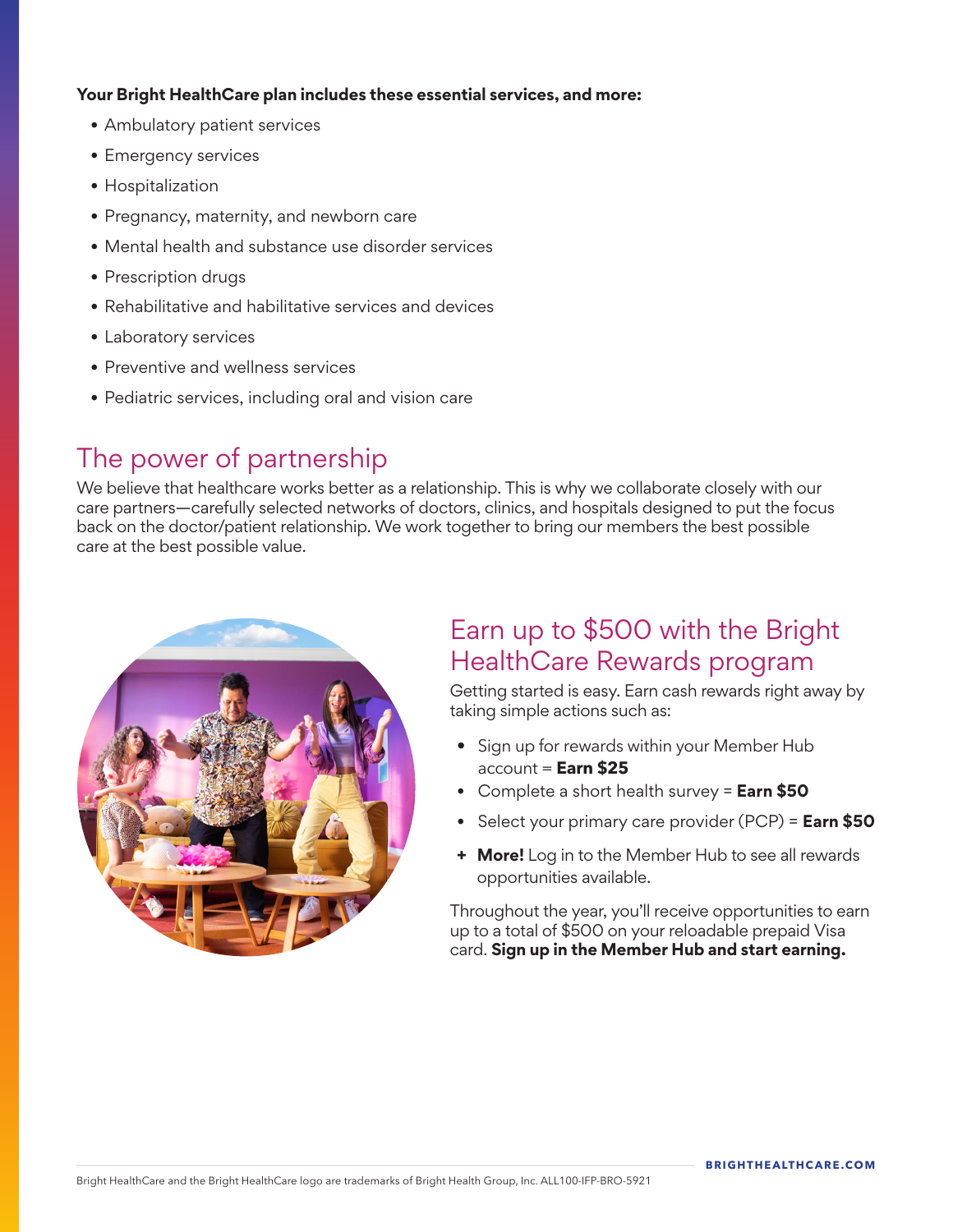

## **Le va a encantar estar aquí**

Elegir un plan de salud de Bright HealthCare™ es PONERSE A USTED EN PRIMER LUGAR. Pasamos mucho tiempo pensando en cómo ofrecer cobertura de atención médica que sea simple, de costo accesible y personal, por una razón: para que usted no tenga que pensarlo dos veces.

Nuestras ofertas de planes incluyen:

### **\$0** de deducibles



**\$0** por telemedicina

**\$0** por visitas de atención primaria, salud mental y especialistas

- **\$0** por la mayoría de los medicamentos genéricos
- **\$500** del programa de recompensas
- Beneficios dentales y de la vista tanto para adultos como para niños

Los beneficios mencionados arriba no están incluidos en todos los planes. Por favor revise nuestras Resumen de Beneficios para ver los detalles.

## La diferencia de Bright HealthCare

Ofrecemos brillantes beneficios adicionales para ayudarle a disfrutar su máximo nivel de salud.



### **Telesalud**

Servicios médicos y mentales de fácil acceso desde cualquier parte, en cualquier momento con visitas a \$0 costo en la mayoría de los planes.



### **Cuidado visual y dental para adultos y niños**

Usted selecciona sus propios proveedores en la red para servicios preventivos dentales y exámenes de rutina de la vista, ambos a \$0 costo.



### **Salud mental**

Es un alivio tener a alguien con quien hablar. Es por esto que ofrecemos planes con bajo costo compartido (\$0 en la mayoría de los planes) y acceso a telesalud para atender sus necesidades de salud mental incluso desde la comodidad de su propio hogar.

## Para más detalles:

## **Club de Miembros (Hub)**

Cuando decimos que "todo pasa en el Cub de Miembros (Hub)" es porque ¡es cierto! Tan pronto entre al portal usted puede hacer muchas cosas como: encontrar un proveedor, buscar recetas médicas, ganar recompensas, ver información sobre su plan, anotarse para pagos automáticos, ¡y mucho más!



### **Farmacia**

Nuestra extensa red de farmacias y mayoristas le da fácil acceso para surtir sus medicamentos donde usted hace sus compras. También puede pedir medicamentos en línea y pedir que se los envíen por correo a su casa.

Visite **Es.BrightHealthCare.com** o llámenos para ayudarle con sus preguntas al 888-479-1235 (English) o 888-479-1236 (Español).